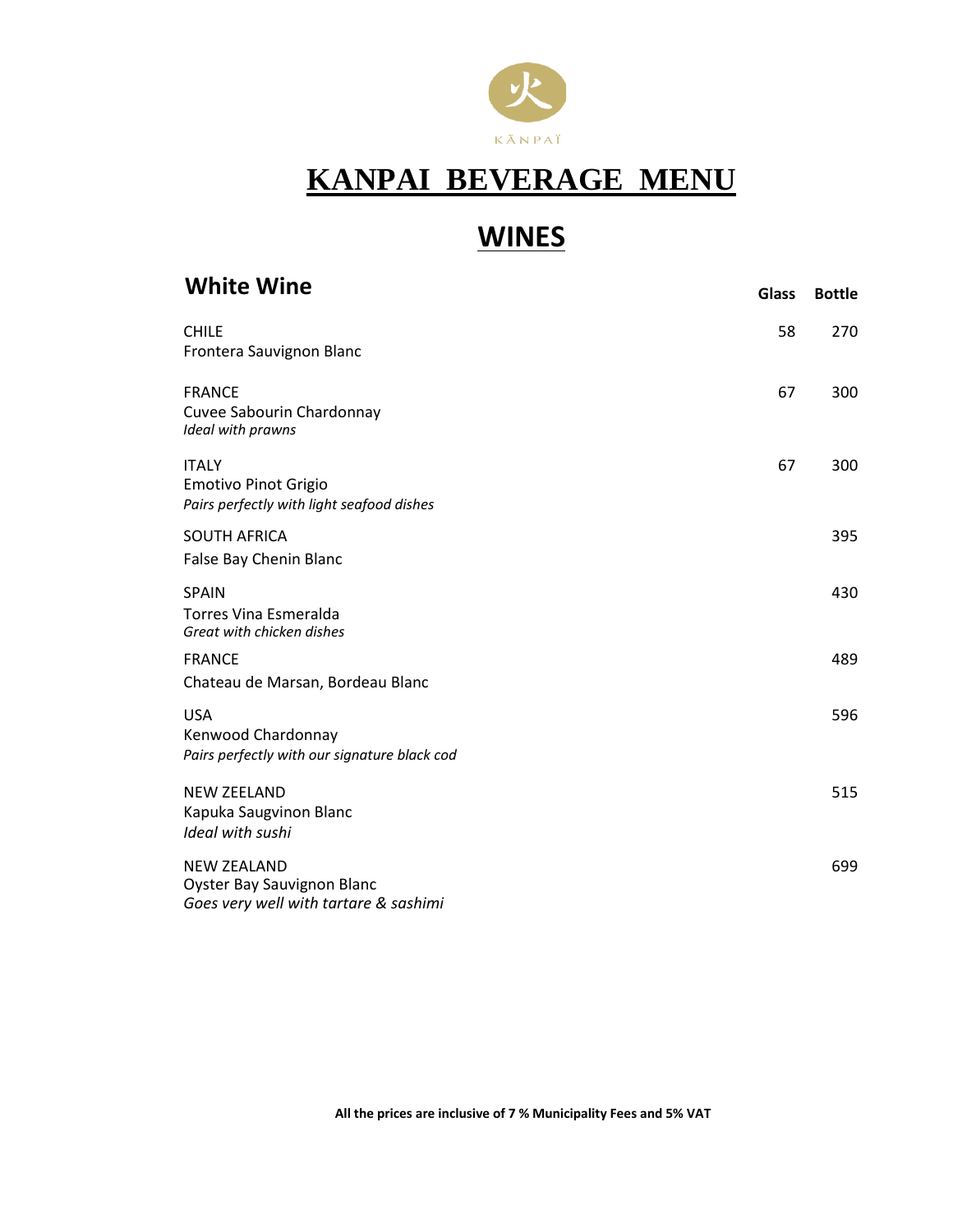

| <b>Red Wine</b>                                                                                   | <b>Glass</b> | <b>Bottle</b> |
|---------------------------------------------------------------------------------------------------|--------------|---------------|
| <b>AUSTRALIA</b><br><b>Arcadian Shiraz</b><br>Great with beef                                     | 56           | 255           |
| <b>CHILE</b><br>Frontera Merlot                                                                   | 58           | 270           |
| <b>FRANCE</b><br>Cuvee Sabourin Cabernet Sauvignon                                                | 67           | 300           |
| <b>USA</b><br>Dark Horse Cabernet Sauvignon<br>Fabulos with red meet, lamb chops                  |              | 388           |
| <b>AUSTRALIA</b><br>Jacobs Creek Cabernet Sauvignon                                               |              | 466           |
| <b>AUSTRALIA</b><br>D'Arenberg The Stump Jump Red, Rhone Blend<br>Pairs perfectly with wagyu beef |              | 484           |
| <b>FRANCE</b><br>Chateau Roc de LEVRAUT, Bordeaux Superieur                                       |              | 1199          |
| <b>Rose Wine</b>                                                                                  | <b>Glass</b> | <b>Bottle</b> |
| Nederburg Foundation Rose, South Africa<br>Mateus, Portugal                                       | 68<br>70     | 377<br>430    |
| Cnarlılina Wina                                                                                   |              |               |

| <b>Sparkling Wine</b> | Glass | Bottle |
|-----------------------|-------|--------|
| Conte Fosco - Italy   | 70    | 430    |
| Atto Primo Brut-Italy |       | 430    |
| Scavi & Ray Prosecco  |       | 538    |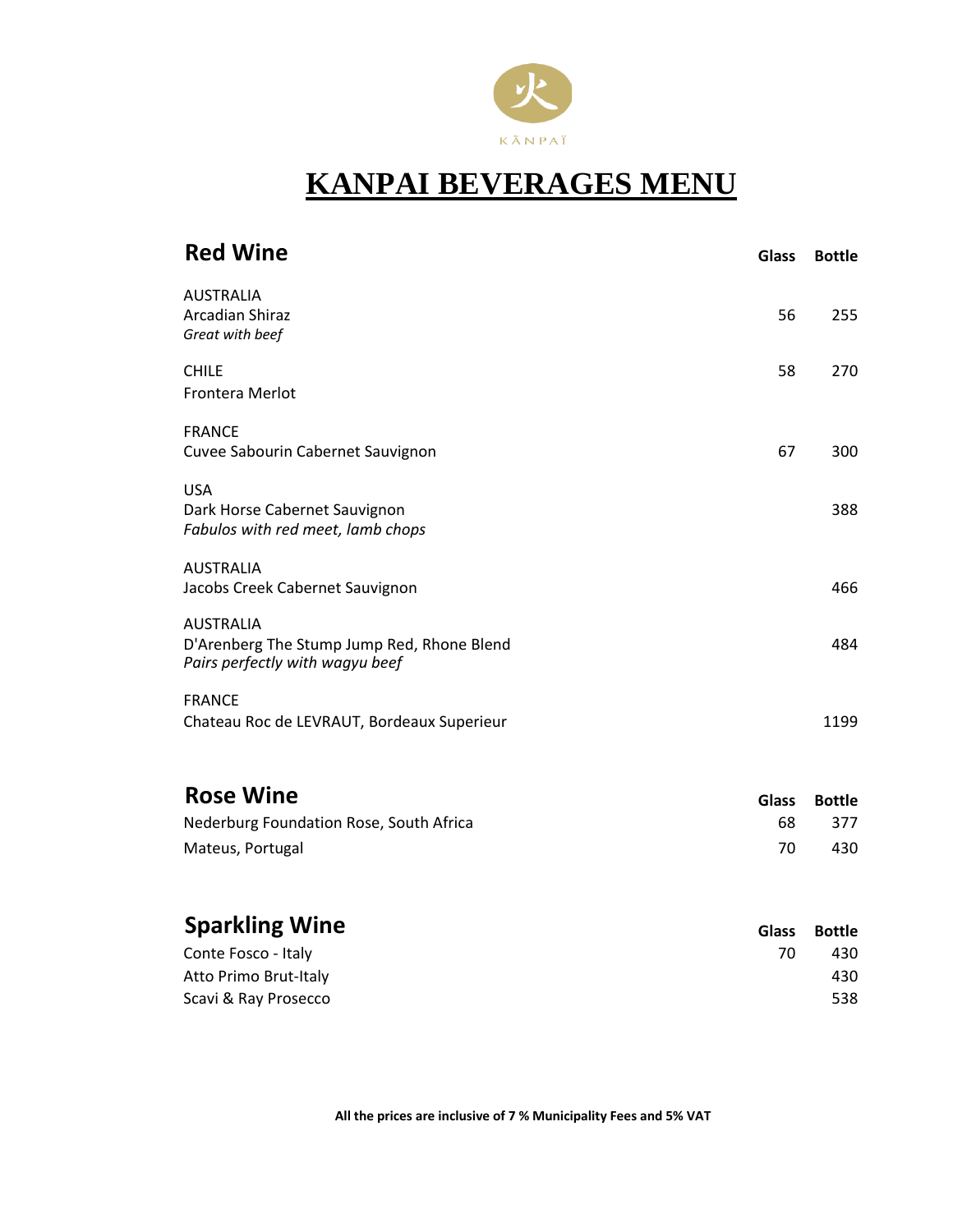

#### **Champagne**

|                              | Bottle |
|------------------------------|--------|
| Moet & Chandon Imperial      | 1290   |
| Moet & Chandon Imperial Rose | 1613   |
| Laurent Perrier Brut         | 1290   |
| Veuve Clicquot Yellow Label  | 1774   |

#### **Sake**

|                                    |               | Carafe Carafe |
|------------------------------------|---------------|---------------|
|                                    | 100 ml 250 ml |               |
| Josen Karakuchi Honjozo, Gekkeikan | 100           | 230           |
| Hakutsuru Junmai                   | 100           | 230           |
| Choya Umeshu (750ml)               | 119           | 237           |

#### **Sake**

Heavensake Junmai 12 720

**BEER**

**Bottle**

#### **Bottled**

| Heineken (Holland) | 55 |
|--------------------|----|
| Corona (Mexico)    | 57 |
| Budweiser(USA)     | 55 |
| Stella (Belgium)   | 55 |
| Asahi Dry (Japan)  | 59 |

#### **Draught**

| Heineken         | 58 |
|------------------|----|
| Stella           | 58 |
| <b>Budweiser</b> | 58 |
| Asahi            | 65 |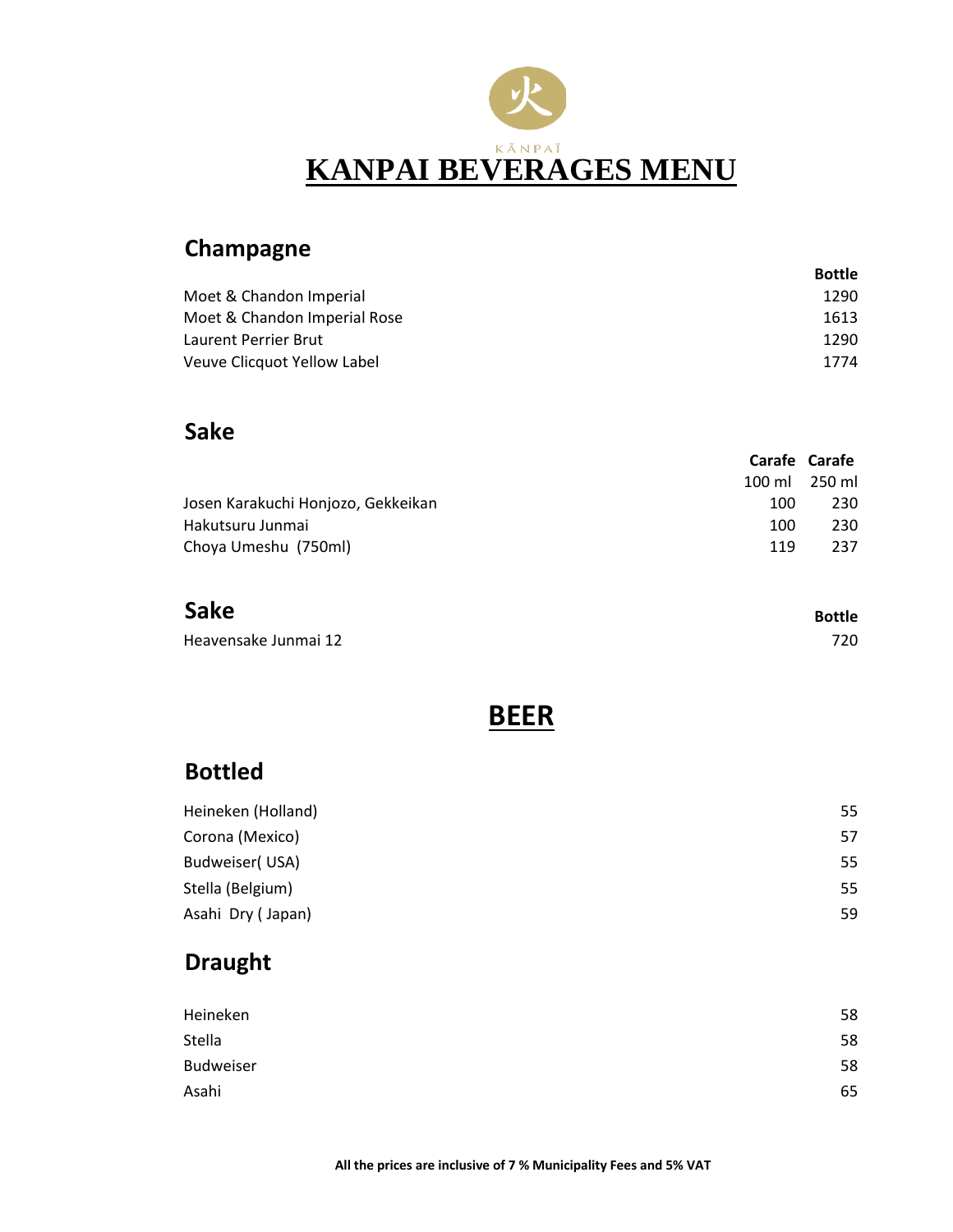

# **KANPAI BEVERAGE MENU Spirits**

| Vodka                   | 30 ml | <b>Bottle</b> |
|-------------------------|-------|---------------|
| Stolichnya Premium      | 55    | 950           |
| <b>Russian Standard</b> | 55    | 950           |
| Haku Vodka Japan        | 69    | 1499          |
| Grey Goose              | 75    | 1620          |
| Beluga Noble            | 77    | 1774          |
|                         |       |               |

| Gin                       | 30 ml | <b>Bottle</b> |
|---------------------------|-------|---------------|
| Gordons Gin               | 55    | 950           |
| <b>Bombay Saphire</b>     | 55    | 950           |
| <b>Tanqueray Long Dry</b> | 55    | 955           |
| Roku Gin Japan            | 69    | 1499          |
| Hendricks                 | 77    | 1600          |

| <b>Rum</b>                 | 30 ml | Bottle |
|----------------------------|-------|--------|
| Bacardi Superior           | 55    | 950    |
| Captain Morgan Spiced Gold | 68    | 1183   |
| Havana Club 7 Anos         | 73    | 1559   |

| <b>Tequila</b>                   | 30 ml | Bottle |
|----------------------------------|-------|--------|
| Jose Cuervo Gold                 | 55    | 950    |
| El Jimador Blanco                | 55    | 950    |
| Patron X.O. Café (coffee flavor) | 65    | 1300   |
| <b>Patron Silver</b>             | 75    | 1500   |
| Patron Anejo                     | 84    | 1935   |

| Cognac               | 30 ml | <b>Bottle</b> |
|----------------------|-------|---------------|
| Hennessy VS          | 70    | 1344          |
| <b>Hennessy VSOP</b> | 87    | 1882          |
| Courvoisier VS       | 72    | 1300          |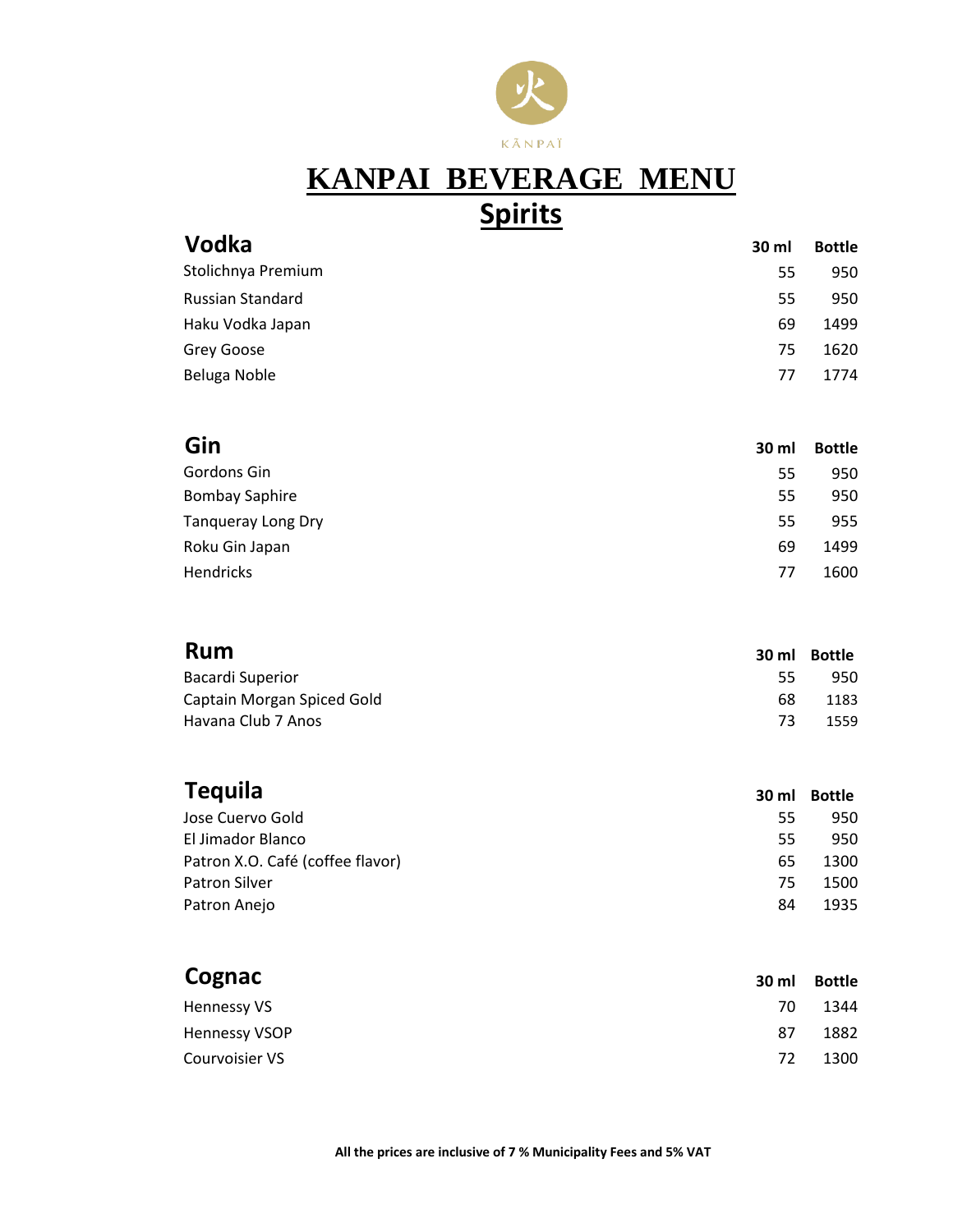

# **Whiskey**

| <b>Scotch Whiskey</b>        | 30 ml | <b>Bottle</b> |
|------------------------------|-------|---------------|
| William Lawson               | 55    | 950           |
| Johnnie Walker Red Label     | 55    | 1075          |
| Johnnie Walker Black Label   | 75    | 1490          |
| Chivas Regal 12yrs           | 75    | 1490          |
| <b>Speyside Malts</b>        |       |               |
| Glenfiddich 12yrs            | 70    | 1450          |
| <b>Highland Single Malts</b> |       |               |
| Glenmorangie                 | 75    | 1560          |
| <b>Japanese Whiskey</b>      | 30 ml | <b>Bottle</b> |
| Nikka Days Blended           | 75    | 1750          |
| Nikka from Barrel            | 90    | 1800          |
| <b>American Whiskey</b>      | 30 ml | <b>Bottle</b> |
| <b>Jack Daniels</b>          | 65    | 1400          |
| <b>Woodford Reserve</b>      | 75    | 1450          |
| <b>Irish Whiskey</b>         | 30 ml | <b>Bottle</b> |
| Jameson                      | 67    | 1451          |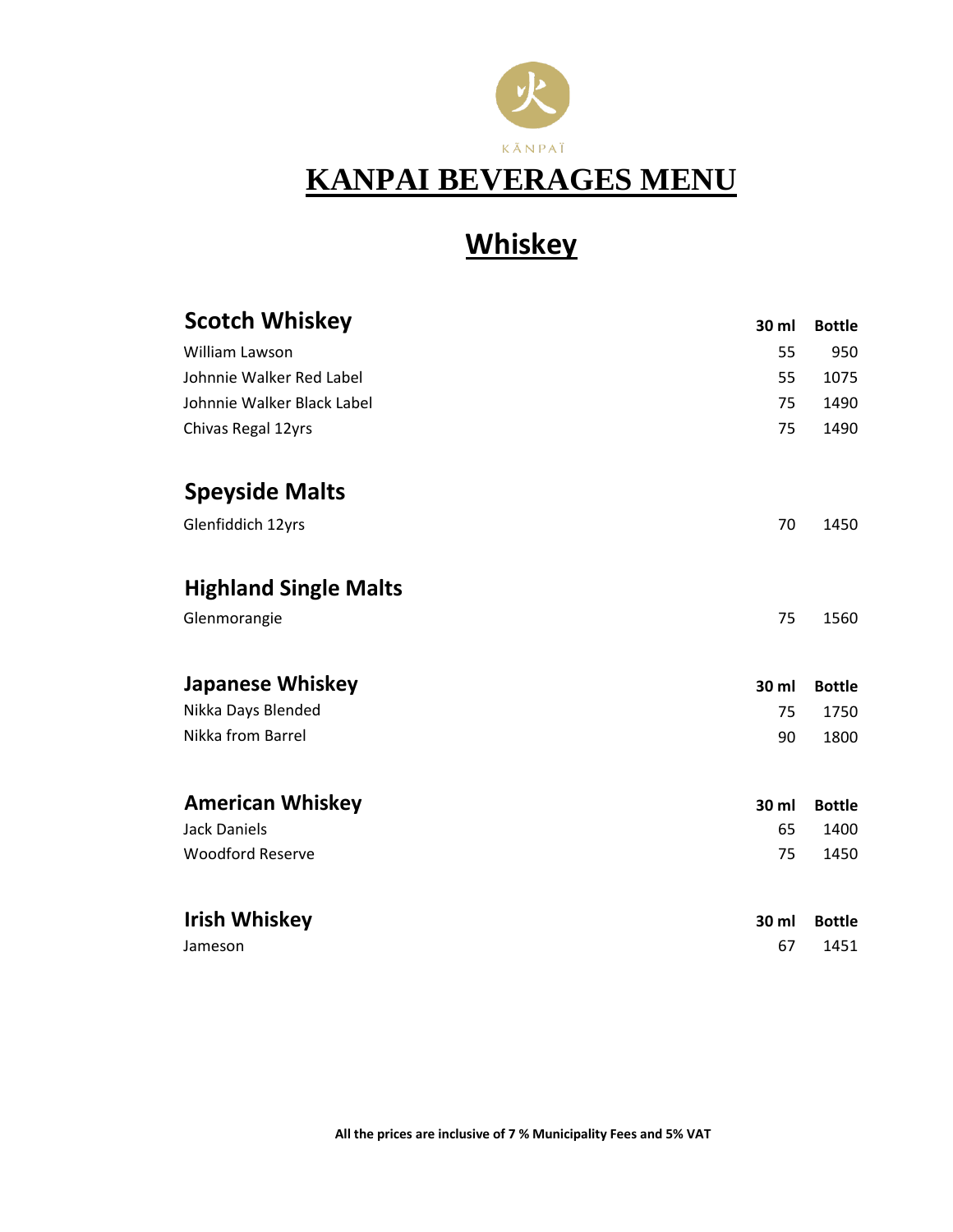

# **Liqueurs**

**30 ml**

| 49 |
|----|
| 49 |
| 49 |
| 55 |
| 49 |
| 54 |
| 60 |
| 54 |
| 54 |
| 65 |
| 69 |
| 72 |
| 65 |
| 65 |
|    |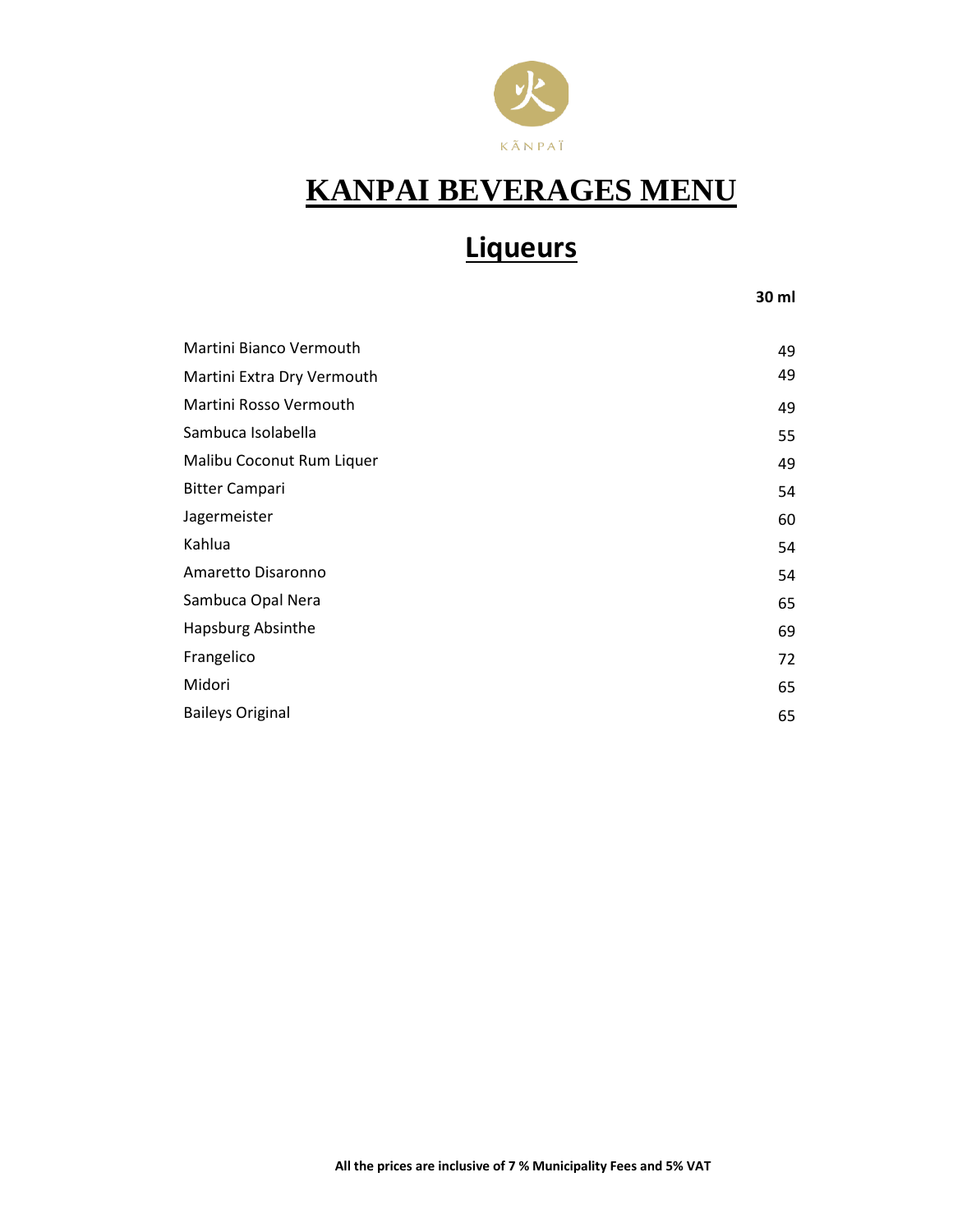

### **Classic Cocktails**

| <b>Daiquiri</b><br>Bacardi rum base cocktail mix of lemon juice, sugar syrup and with choice of fruits flavor.                                                                           | 65       |
|------------------------------------------------------------------------------------------------------------------------------------------------------------------------------------------|----------|
| Sour (Whiskey, Amaretto, Midori)<br>A refreshing cocktail with your choice of spirits, shaken with simple sugar<br>syrup and lemon juice, garnish with marachino cherry                  | 64 85 92 |
| Martini (Vodka, Gin)<br>Enjoy your Martini with a choice of Russian Standard or Bombay Saphire. Shaken or stirred<br>with Martini Extra dry and garnish with green olive or lemon twist. | 65 65    |
| <b>Margarita</b><br>El Jimador tequila based cocktail with triple sec r, shaken with<br>squeeze lime juice and sugar syrup.                                                              | 65       |
| Cosmopolitan<br>A fruity flavored cocktail made of Russian Standard vodka, Triple sec<br>liqueur cranberry juice and a touch of lemon juice.                                             | 65       |
| <b>French Martini</b><br>A perfectly crafted combination of Russian Standard, Raspberry liqueur and Pinapple<br>juice.                                                                   | 70       |
| <b>Negroni</b><br>Delight to the eye, handsome on the rocks with Martini Rosso vermounth, Bombay<br>Saphire and bitter Campari with splash of soda.                                      | 75       |
| <b>Apple Martini</b><br>One of the sensational drinks mixture of Russian Standard, Apple liqueur<br>fresh green apple and sweet and sour.                                                | 70       |
| <b>Moscow Mule</b><br>A refreshing Russian Standard vodka based cocktail with ginger beer<br>and fresh lime juice.                                                                       | 70       |
| <b>Mojito</b><br>The traditional Bacardi rum based, mixed with mint leaves, fresh lime wedge, sugar<br>syrup and a splash of soda.                                                       | 75       |
| <b>Aperol Spirtz</b><br>Aperol, sparkling wine, soda water                                                                                                                               | 80       |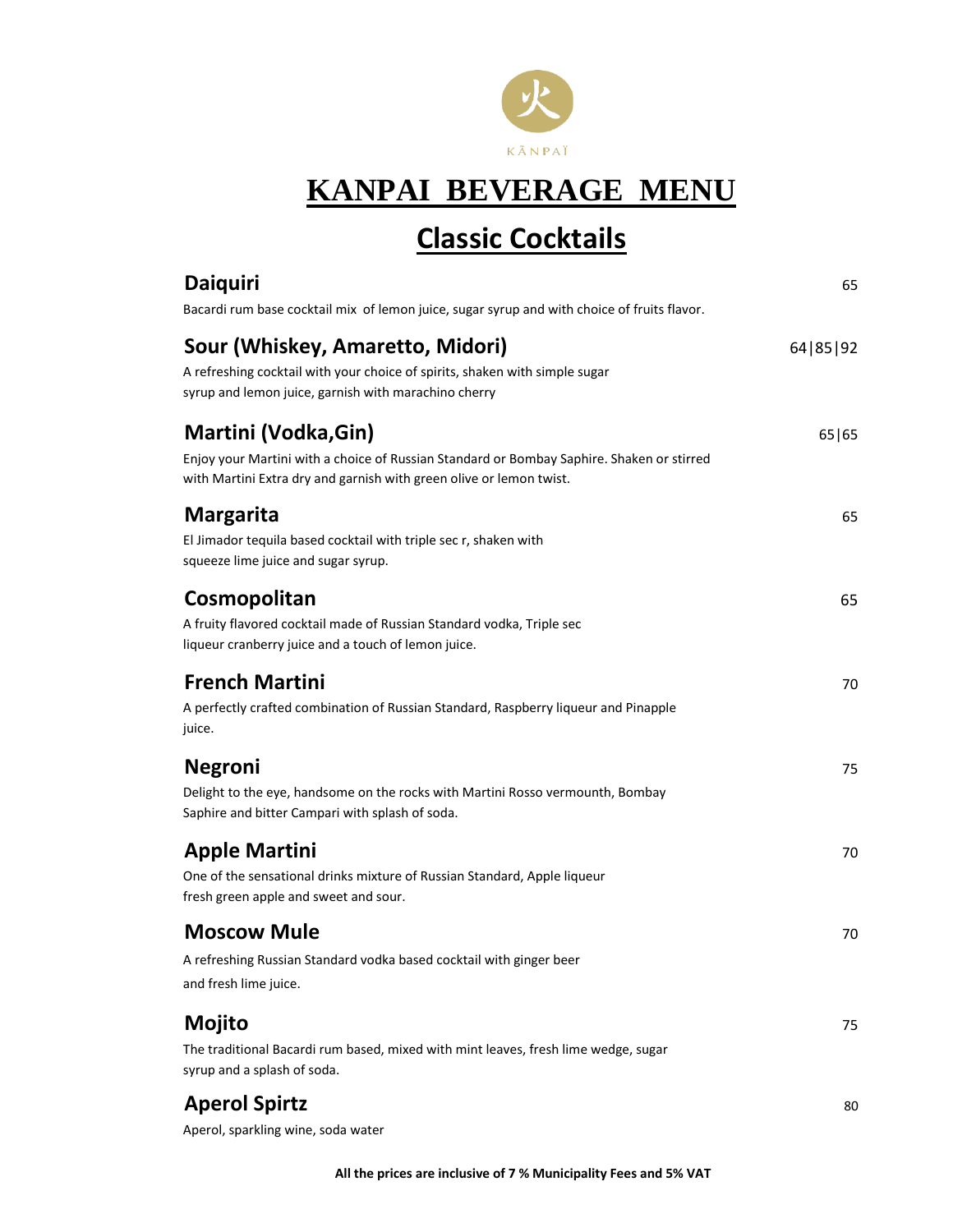

| <b>Old Fashioned</b><br>Most old and amazing drink with a touch of Woodford Reseve, Bitters, orange<br>peel garnish with cherry.                              | 85 |
|---------------------------------------------------------------------------------------------------------------------------------------------------------------|----|
| Long Island Ice Tea<br>Strong and simple mix of Russian Standard, El Jimador, Bacardi, Bombay Saphire,<br>Triple sec orange liqueur and splash of pepsi cola. | 81 |
| <b>Bull Frog</b><br>A mix combination of Russian Standard, Bombay Saphire, El Jimador and Blue Curacao<br>orange liqueur, with red bull on top.               | 81 |
| <b>Espresso Martini</b><br>Refreshing and delicate cocktail, vodka, espresso, Kahlua                                                                          | 85 |

#### **Sake Cocktails**

| <b>Sakerita</b>                                                              | 70 |
|------------------------------------------------------------------------------|----|
| A classic margarita inspired Sake base cocktail, shaken with orange liqueur  |    |
| and sweet and sour.                                                          |    |
| <b>Sakura</b>                                                                | 70 |
| Cherry infused sake with mix of fresh grapefruit juice, sweet and sour       |    |
| shaken with muddle cherry.                                                   |    |
| <b>Blind Shogun</b>                                                          | 70 |
| Sweet and spicy combination of sake and Bacardi rum shaken with muddled      |    |
| cucumber, chili and sweet and sour.                                          |    |
| <b>Oriental Blossom</b>                                                      | 85 |
| Delightfull japanese umeshu cocktail with Midori liqueur, blackberry liqueur |    |
| and a touch of sweet and sour.                                               |    |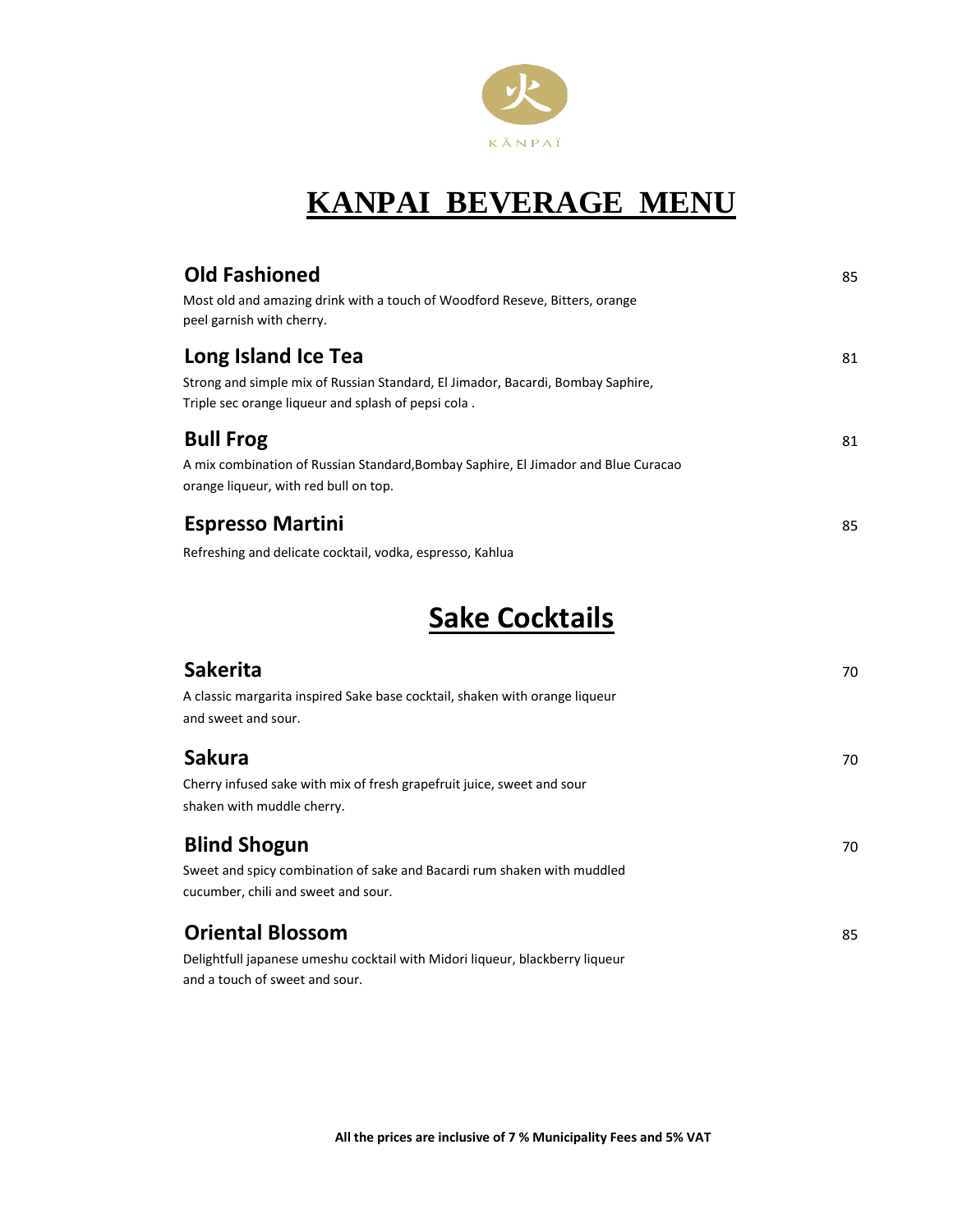

# **Signature Cocktails**

| <b>Emperor</b><br>A fruity Bacardi base cocktail mix with peach liqueur, fresh peach, mango,<br>and sweet and sour.                                                                | 70 |
|------------------------------------------------------------------------------------------------------------------------------------------------------------------------------------|----|
| <b>Rose Water Martini</b><br>A flavored Russian Standard infuse vodka, shaken with muddled fresh pome<br>grenate juice, sweet and sour and a touch of rose water.                  | 70 |
| <b>Strawberry Blossom</b><br>A refreshing and delicate drink mix of Japanese Roku gin, stawberry liqour, drop of elderflower<br>top up with soda                                   | 80 |
| <b>Strong Bull</b><br>A combination of William Lawson whiskey and Jagermeister, mix with mint<br>leaves lime wedge, sweet and sour, finish with apple juice.                       | 80 |
| <b>Tokyo Ice Tea</b><br>A Kanpai version of Long Island with Russian Standard, Bombay Saphire, Bacardi,<br>Japanese Midori Liqueur, stirred with sweet and sour and top with 7 up. | 81 |
| Kanpai<br>A represhing and tangy combination of Russian Standard, Passion and Vanilla liqueur, fresh passion fruit                                                                 | 80 |
| <b>Summer Breeze</b><br>Refreshing summer cocktail, rum based with strawberry syrup, finish with soda                                                                              | 76 |
| <b>Kappa</b><br>A Bombay Saphire gin based with muddled cucumber, fresh ginger, rosemarry, ginger ale                                                                              | 76 |
| <b>Smokey Signature</b>                                                                                                                                                            | 85 |

A refreshing and delicate drink, mix of cognac and absinthe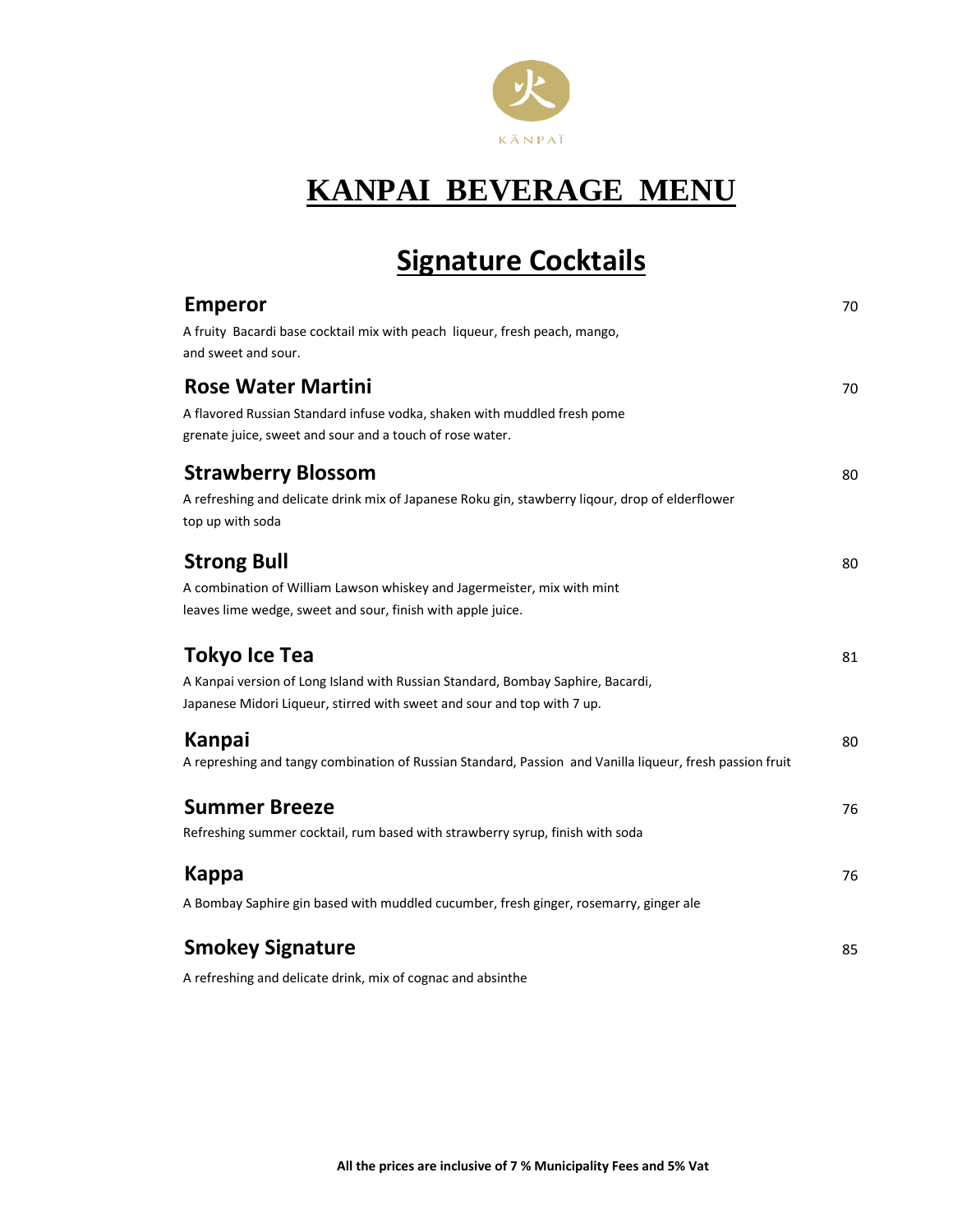

### **Shooters**

| DO DO                                                                                 | 55 |
|---------------------------------------------------------------------------------------|----|
| Spicy and sour flavored with Russian Standard, lemon juice, tabasco and olives.       |    |
| <b>Kamikaza</b>                                                                       | 56 |
| Citrus vodka, Triple sec, fresh lime juice.                                           |    |
| <b>Monkey Brain</b>                                                                   | 60 |
| Combination of Baileys irish cream, Peach Schnapps and drop of grenadine.             |    |
| <b>Thunder Sword</b>                                                                  | 60 |
| A mix of Absenthe, Ananas liqueur and Malibu.                                         |    |
| $B-52$                                                                                | 60 |
| The most popular shooter of all time with Baileys Irish cream, Kahlua, Grand Marnier. |    |
| $B-57$                                                                                | 70 |
| Sweet and strong shooter of Kahlua, Baileys and Absinthe.                             |    |
| <b>Jagerbomb</b>                                                                      | 70 |
| A classic shooter that mixture of Jagermeister and energy drink.                      |    |
| <b>Sake Bomb</b>                                                                      | 83 |
| Mix of sake and Asahi beer.                                                           |    |
| Croun Chot                                                                            |    |

#### **Group Shot**

| Kanpai Rainbow                                                                                                    | 215 |
|-------------------------------------------------------------------------------------------------------------------|-----|
| A mix of Russian Standard, Bombay Saphire, Sauza Tequila, orange juice,<br>grenadine and blue carucao syrup.      |     |
| <b>Blue Kamikaze</b>                                                                                              | 226 |
| Mix of Russian Standard vodka, Blue curacao orange liqueur, shaken with<br>sweet and sour.                        |     |
| X on the Beach                                                                                                    | 237 |
| A refreshing mixture of Rusian Standard vodka, peach schnapps liqueur,<br>shaken with orange juice and cranberry. |     |
| <b>Harikiri</b>                                                                                                   | 248 |
| Shot of Absinthe, Bacardi 151, Sambuca White, Sambuca Black.                                                      |     |